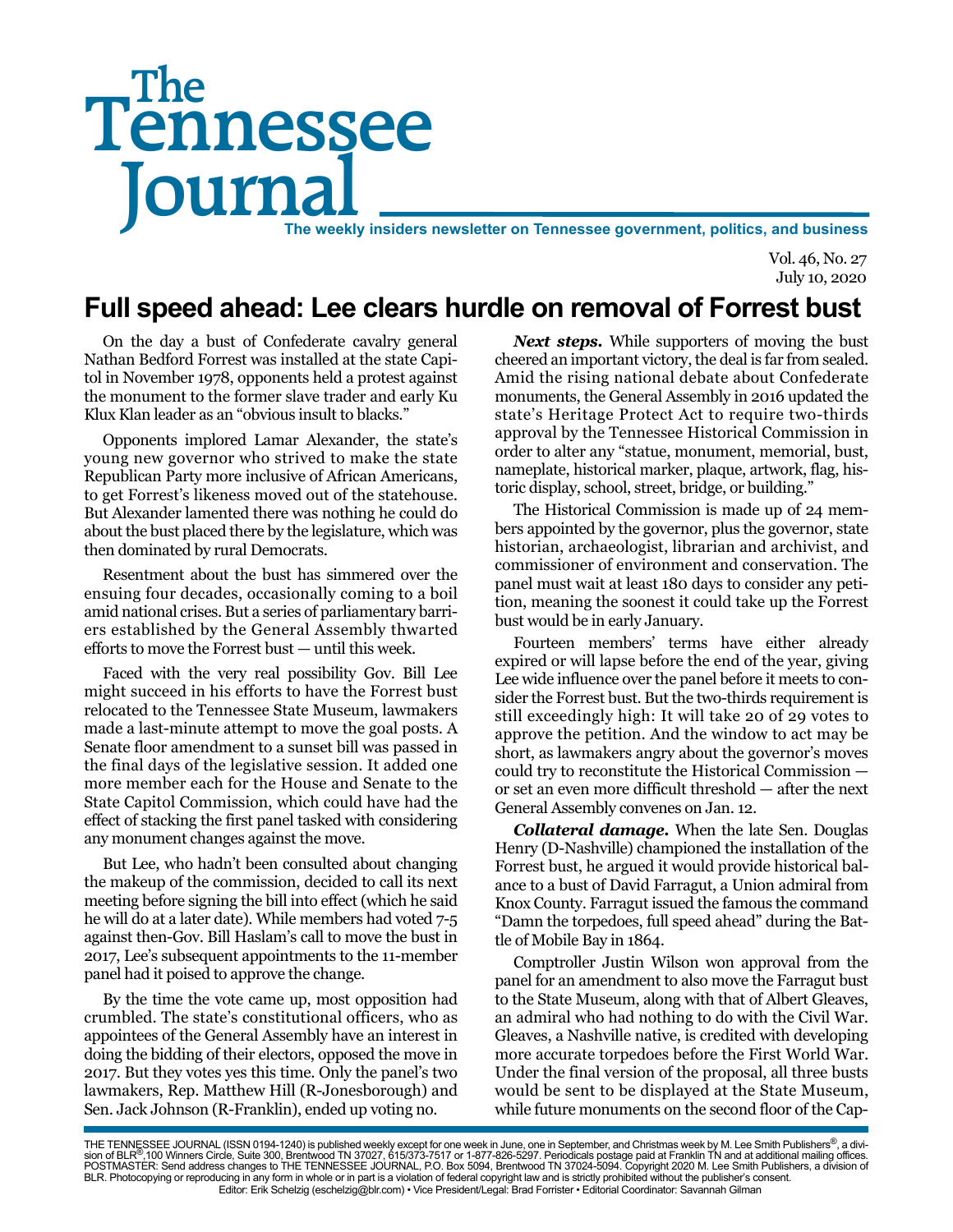itol would be dedicated to figures linked to events that occurred there. Wilson said he'd like to see a bust of Henry (whose descendants sent a letter supporting the Forrest move) placed there, while Secretary of State Tre Hargett called it overdue for a woman to be honored.

#### *From the courts*

#### **TSBA loses open records lawsuit filed by school voucher supporters**

The Tennessee School Boards Association is the "functional equivalent" of a governmental agency and therefore subject to public records laws, Nashville Chancellor Patricia Head Moskal ruled this week in a lawsuit filed by the Beacon Center. The conservative think tank and the TSBA have been on opposite sides of the yearslong fight to create a school voucher program.

Williamson County parent Karrie Marren, the plaintiff in the lawsuit, last year asked the TSBA for a series of records including communications with lawmakers about the group's 2018 and 2019 legislative agendas and documents pertaining to its position that taxpayer funds should not be spent to support private schools. The TSBA declined to provide most of the records, saying it was not subject to open government laws because it is a private, nonprofit organization.

Moskal found the TSBA is the equivalent of a government agency because more than 90% of its funding comes from "public support," the state officially recognizes it as the "organization and representative of members of school boards of this state," and it has held the state contract to provide school board member training since 1991. She also noted the TSBA's "close relationship" with the state Education Department and Board of Education and its participation in the state retirement and health insurance programs.

The chancellor rejected arguments that TSBA communications with lawmakers should be covered by the General Assembly's exemption from public records laws because the plaintiff had requested the materials from the group and not from the legislature. Moskal did not award attorneys' fees to the plaintiffs because she found the TSBA had "asserted a good-faith argument" for why it didn't believe it was required to supply the records.

*Precedent.* The state Supreme Court ruled unanimously in 2002 that Cherokee Children & Family Services, a Shelby County day care contractor with ties to the family of then-Sen. John Ford (D-Memphis), was subject to public scrutiny because it was a functional equivalent of a government agency.

Cherokee had won a \$2.5 million brokerage contract from the state after Ford raised questions about the financial adequacy of a lower bidder. The scope of a subsequent state audit was narrowed after Ford disputed the state's right to look into the company's books. The decision stemmed from consolidated lawsuits filed by the *Commercial Appeal* and the comptroller's office.

Following that precedent, courts have found several other cases of outside groups acting as the functional equivalent of government agencies, including the Tennessee Secondary School Athletic Association, a contractor for the Nashville Sports Authority, private prison operator Corrections Corporation of America (now CoreCivic), and the Newport and Cocke County Economic Development Commission.

The TSBA records lawsuit has been closely watched by organizations serving similar roles, such as the Tennessee Municipal League and the Tennessee County Services Association. More lawsuits could follow.

*Bad blood?* When Bill Lee was little more than a long-shot gubernatorial candidate in 2017, he told the Beacon Center he agreed with the group's position that taxpayer-funded entities shouldn't be allowed to lobby against school choice proposals like vouchers. When Lee decided to pursue the state's first general school voucher program last year, supporters were once again angered when groups like the TSBA opposed them.

While the 2019 debate over vouchers was raging in the legislature, a separate bill was introduced by Rep. Andy Holt (R-Dresden) and Sen. Todd Gardenhire (R-Chattanooga) aiming to do away with a law requiring school districts to use the TSBA for state-mandated training and other services like mediations and evaluations. Opponents saw the measure as vindictive, and it failed in the Education Committee. The school voucher bill itself went on to narrowly pass the House among much arm-twisting and back room dealing, only to be thrown out by a different Nashville chancellor in May.

#### *From the campaign trail*

### **Rival internal polls play up prospects of Hagerty, Sethi in U.S. Senate race**

Most campaigns would be loath to release internal polling numbers unless they paint their candidate in the best possible light. So it's of little surprise rival surveys released by the leading aspirants for the Republican nomination in the open U.S. Senate race did just that. Bill Hagerty's numbers have him with a 45% to 29% advantage over Manny Sethi, while the latter's poll shows him closing to within 2 percentage points, 33% to 31%, after trailing by 16 points a month earlier.

Late this week, an unexpected entry into the polling game appeared in the form of a survey conducted by the Trafalger Group, which the polling site FiveThirtyEight rates at a C-minus. The automated poll of 1,062 likely Republican voters found 42% supported Hagerty, compared with 39% for Sethi. It's not known who paid for the poll. The Sethi camp touted its results, while skeptics saw echoes of the 2018 governor's race in which little-known pollsters released supposedly unsolicited surveys suggesting a Bill Lee surge. Several Sethi advisers also worked on the Lee campaign.

Jimmy Duncan of Knoxville joined fellow former Republican congressmen Ed Bryant of Jackson and Zach Wamp of Chattanooga in endorsing Sethi. Current Rep. Tim Burchett (R-Knoxville) and Knox County Mayor Glenn Jacobs spoke at a Sethi event last week, though both claimed to be neutral in the race. Wamp successor Chuck Fleischmann has endorsed Hagerty.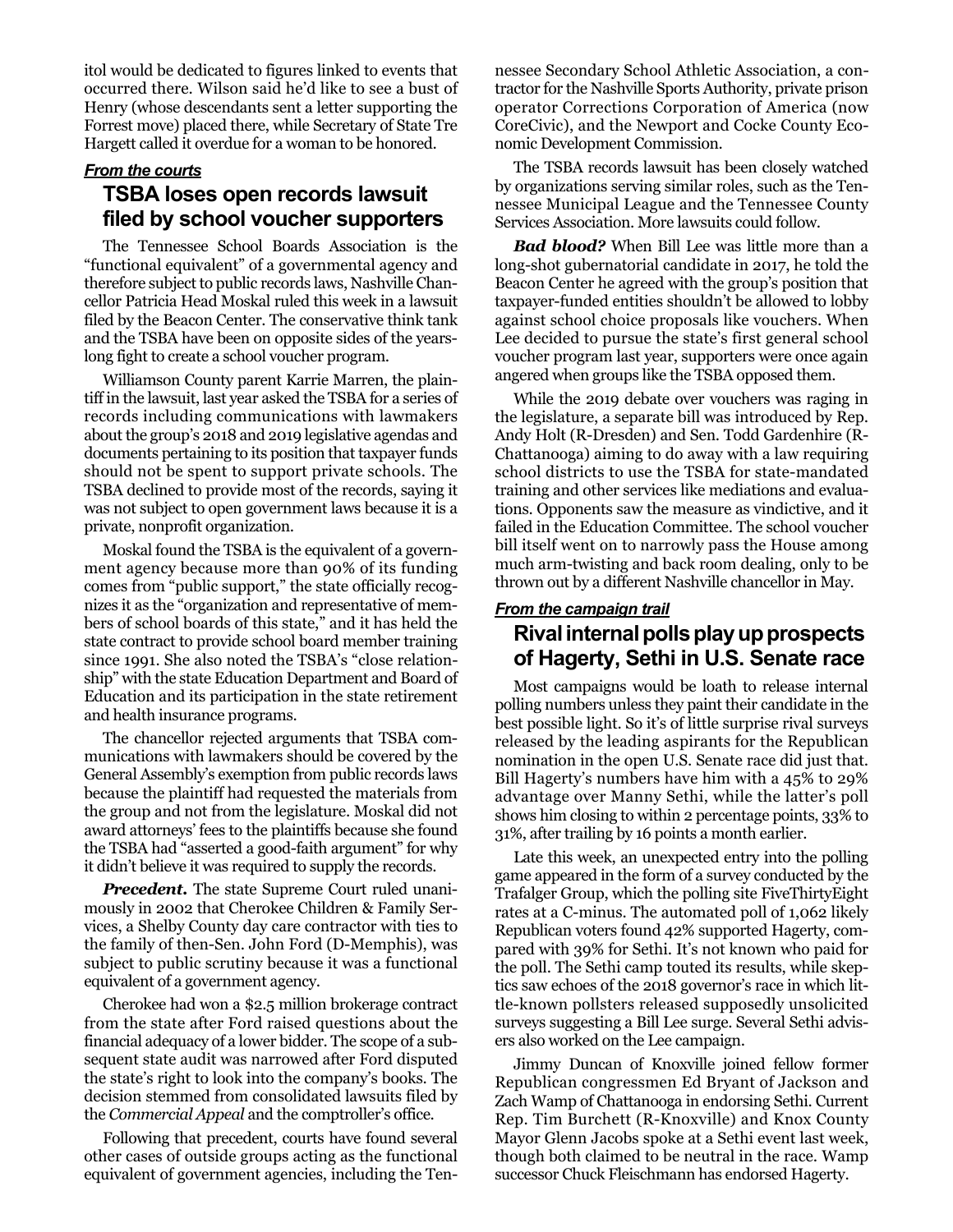## Tennessee News Digest

● Gov. Bill Lee's office is accepting applications to serve the remaining two years of retiring prosecutor Garry Brown's term in the 28th Judicial District comprising Crockett, Gibson, and Haywood counties.

● LeMoyne-Owen College received a \$40 million endowment from the Community Foundation of Greater Memphis. The historically black school, which will receive 5% of the average balance of

the fund each year, said much of the money will go toward scholarships.

● Jabil Inc., a Florida-based manufacturing services company, plans to designate three U.S. plants, including its factory in Memphis, to produce 1.6 million face masks per day for customers ranging from airlines to supermarkets.

● People traveling to Chicago from Tennessee and 14 other states with rising COVID-19 cases will be required to quar-

antine for 14 days before venturing out in public. Similar restrictions are in place for visitors to the New York area.

● The Austin Peay State University board named Dannelle Whiteside interim president following Alisa White's nomination to head Sam Houston State University in Texas.

● Nashville was sent home from a Major League Soccer tournament after nine players tested positive for COVID-19.

*1st District.* The Club for Growth endorsed Timothy Hill in the 16-way Republican primary for the 1st District seat being vacated by the retirement of Rep. Phil Roe (R-Johnson City). The group has begun buying up copious amounts of TV advertising time and *Politico* reports the independent expenditure campaign will total about \$550,000.

The outfit is no stranger to Tennessee, having long supported Marsha Blackburn in her successful bids for the U.S. House and Senate, though it fell short in its support for Robin Smith in the 3rd District race against Chuck Fleischmann in 2010. The group's first ad for Hill touts his support for Trump's positions on congressional term limits and to "defend law enforcement against leftist efforts to defund the police."

Kingsport pharmacist Diana Harshbarger, a selffunder who has been the heaviest spender of the race so far, is a likely target by rivals as the early voting period draws near. She released a new ad on Thursday saying that if elected she won't be "another snake that will put special interest ahead of East Tennessee."

Harshbarger campaigned in Cocke County last week in an effort to bolster support in the southern part of the district as most of the major candidates hail from the more populous northeastern portion. Harshbarger in a release touted a lunch with state House Republican Caucus Chairman Jeremy Faison, though the Cosby lawmaker said he's not endorsing in the primary.

Knoxville doctor Josh Gapp, who on the eve of the filing deadline switched from the U.S. Senate race to run for the GOP nomination to succeed Roe, defended himself for living outside the district, telling the *Times News* he has a medical office in Johnson City and has treated more than 45,000 patients in the district.

Former Kingsport Mayor John Clark launched a new TV ad touting his experience raising two daughters in East Tennessee, including teaching them how to use firearms. "Liberal socialist Democrats in Washington hate to see a TV ad like this one," Clark says in the spot.

Nichole Williams pleaded guilty to a misdemeanor perjury charge for filling out the wrong address on her petition to run for the seat. The former Roe intern told WJHL-TV she mistakenly used the address from her driver's license even though she had just moved.

*State Senate.* Retiring Sen. Dolores Gresham (R-Somerville) endorsed former Agriculture Commissioner Jai Templeton in the race to succeed her. Templeton recently held a Nashville fundraiser hosted by former Gov. Bill Haslam. The other hopeful for the Republican nomination is former state Rep. Page Walley of Bolivar. Senate District 26 in West Tennessee comprises Chester, Decatur, Fayette, Hardeman, Hardin, Haywood, McNairy, and Henderson counties.

*State House.* Rep. Micah Van Huss (R-Jonesborough) told the *Johnson City Press* the top issue facing Tennessee is "the degeneration of our society" pushed by "radical leftists, corrupt members of the media, and communist hate groups." District 6 primary challenger Tim Hicks told the paper he considers the opioid epidemic the state's No.1 issue. Hicks, who recovered from his own struggle with drugs and alcohol 18 years ago, is a mentor for a faith-based addiction recovery program.

In neighboring District 7, Rep. Matthew Hill (R-Jonesborough), who was at the center of a legislative firestorm over a \$1 million local grant pool critics labeled a "slush fund," touted his prowess bringing in funding to local projects. Primary challenger Rebecca Keefauver Alexander said she would focus on funding projects that "have an impact on the whole region."

In the GOP race to succeed retiring Rep. Martin Daniel (R-Knoxville), former mayoral candidate Eddie Mannis landed the endorsement of the Tennessee Federation for Children, a deep-pocketed organization supporting school vouchers. Attorney Virginia Couch, the only Democrat running for the open seat, was endorsed by the Knox County PAC for Education.

*NRA endorsements.* Mannis' GOP opponent, real estate agent Gina Oster, received the National Rifle Association's endorsement in the District 18 race. The group gave Mannis an F rating. It is the only open House race in which the gun rights group has endorsed.

The NRA gave the nod to incumbents in several contested GOP primaries, including Reps. Rush Bricken of Tullahoma, David Byrd of Waynesboro, Rusty Grills of Newbern, Curtis Halford of Dyer, Matthew Hill, Tom Leatherwood of Arlington, Mary Littleton of Dickson, Paul Sherrell of Sparta, Rick Tillis of Lewisburg, and Ryan Williams of Cookeville.

The NRA didn't endorse in the primaries featuring incumbents who failed to receive its top rating: Kent Calfee of Kingston, Kirk Haston of Lobelville, John Holsclaw of Elizabethton, and Bob Ramsey of Maryville.